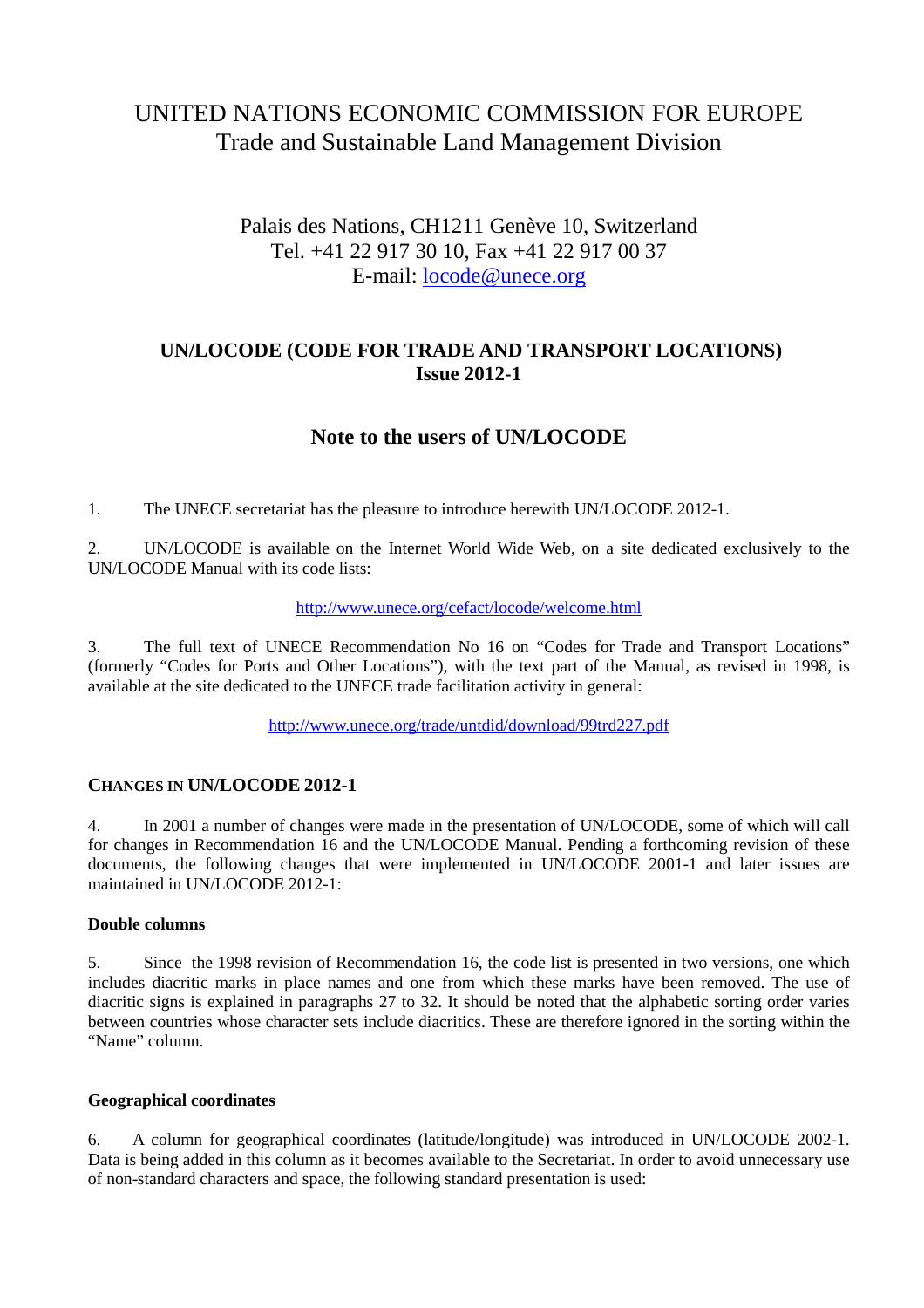#### **ddmm**N **dddmm**W, **ddmm**S **dddmm**E, etc.,

where the two last digits refer to minutes and the two or three first digits indicate the degrees.

#### **Classifiers in the Change column**

7. The classifiers in the Change column reflect practice elsewhere in the UN/EDIFACT environment. This means that in UN/LOCODE, the following classifiers are used:

|     | <b>Change Description</b>                                                     |
|-----|-------------------------------------------------------------------------------|
| X   | Marked for deletion in the next issue                                         |
| #   | Change in the location name                                                   |
|     | Other change in the entry                                                     |
| $+$ | Entry added to the current issue                                              |
| $=$ | Reference entry                                                               |
|     | Retained for certain entries in the USA code list ("controlled duplications") |

#### **Alignment of function classifiers**

8. In order to align the use of function classifiers in Recommendations 16 and 19, it had been agreed that the classifier "8" in Recommendation 16 would be reserved for inland waterway and lake ports, whereas the letter "B" would represent border crossings. However, as only 118 such inland waterway and lake ports had been notified to the secretariat in 2002, the UN/LOCODE Expert Group agreed to discontinue this use of classifier "8" and instead to use classifier "1" for all ports serving any kind of waterborne transport. (This agreement will be reflected in a revised Recommendation 16.)

9. Recommendation 16 includes a definition of "Inland Clearance Depot – ICD" (with synonyms "Dry Port", "Inland Clearance Terminal", etc) and the classifier "6" is reserved in the Recommendation for this type of function. Following a request from one country the UN/LOCODE Expert Group agreed to activate classifier "6" to ICDs as from UN/LOCODE 2002-2.

10. There is also a provision in Recommendation 16 for the function "fixed transport functions (e.g. oil platform)"; the classifier "7" is reserved for this function. Noting that the description "oil pipeline terminal" would be more relevant, and could be extended to cover also electric power lines and ropeway terminals, the Expert Group agreed that the classifier "7" should be activated as from UN/LOCODE 2002-2.

#### **Notes in the "Remarks" column**

11. Each change affecting a location entry in UN/LOCODE is indicated in the "Change" column, using the indicators specified in paragraph 7 above; the reasons for the change are explained in the "Remarks" column. Remarks affecting the current issue of UN/LOCODE may be deleted from later issues. To indicate such temporary changes the following "tags" are used as an aid:

| <b>Tag</b> | <b>Description</b>                                            |
|------------|---------------------------------------------------------------|
| @Co        | Change affecting or adding Coordinates (change indicator 'i') |
| @Fun       | Change affecting the Function (change indicator ')            |
| @Sta       | Change of status (change indicator $\binom{1}{1}$ )           |
| @Sub       | Addition or change of subdivision code (change indicator ")   |
| @Nam       | Change in the location name (change indicator '#')            |
| @Spe       | Correction of spelling of name (change indicator '#')         |

There may be more than one reason for the change. Remarks of permanent nature will not be preceded by a tag.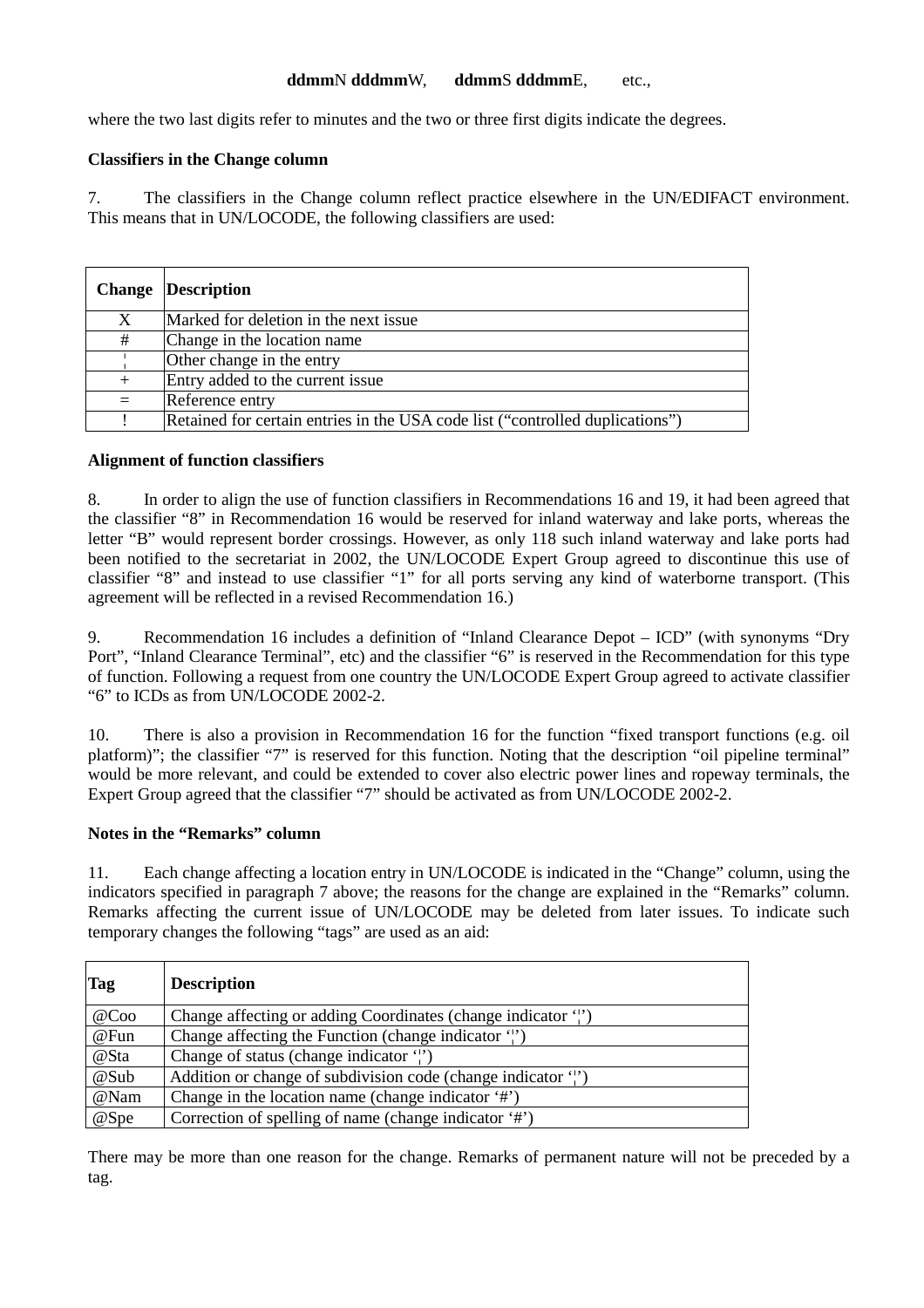### **Problems of off-shore installations and terminals**

12. At the fifth meeting of the UN/LOCODE Expert Group it was reported that requests had been received for allocation of code entries for oil platforms and similar installations located in coastal or international waters. In many cases national sovereignty over such installations could not be determined.

13. Pending a more profound study of the problem it was agreed to use the provision in clause 3.1.4 in the UN/LOCODE Manual, which refers to installations in international waters or international co-operation zones, for which the country code element "XZ" is available. Agreeing that most of these cases reflected bona fide needs that should be honoured, the Expert Group agreed to use the code "XZ" to identify offshore installations.

14. Since that decision was taken an increasing number of requests have been received for entries of this kind. Many of them do not refer to named facilities, but give a rather vague description, supported by coordinates. This creates a difficulty for the Secretariat to create a meaningful "name" for the entry – often the description uses terms as "off" a place or a geographical feature. Recommendation 16 defines a location as a "named geographical place" and the majority of requests do not qualify for inclusion in UN/LOCODE under that criterion.

15. A similar problem exists in regard to land-based terminals which often do not refer to a geographical location but are named after a company, person or activity.

16. Under the circumstances, the Secretariat is unable to honour a certain number of requests, pending a further study of the problem and consideration within the UN/LOCODE Expert Group. All requests concerned will, however, be registered and temporary solutions sought in consultation with the parties concerned.

## **UN/LOCODE in figures**

17. UN/LOCODE 2012-1 main code list has now over 88 300 entries and the database contains a total of over 100 000 records. The updating exercise for UN/LOCODE 2012-1 included change requests which caused action as specified in the tables below:

| <b>Count of Requests</b>                      |              |  |
|-----------------------------------------------|--------------|--|
| <b>Final Status</b>                           | <b>Total</b> |  |
| Approved                                      | 5951         |  |
| Postponed                                     | $\theta$     |  |
| Rejected                                      | $\theta$     |  |
| Withdrawn (Duplications or already processed) | 254          |  |
| <b>Grand Total</b>                            | 6 2 0 5      |  |

UN/LOCODE 2012-1 includes 83 287 entries. New entries and other changes are specified in the table below

| <b>Change</b>                     |                                                | <b>Total</b> |
|-----------------------------------|------------------------------------------------|--------------|
|                                   | Additions to the current issue                 | 5311         |
|                                   | Other changes                                  | 495          |
| #                                 | Spelling and other changes in location names   | 142          |
| Х                                 | Entries marked for deletion in the next issue. |              |
| <b>Total number</b><br>of changes |                                                | 5951         |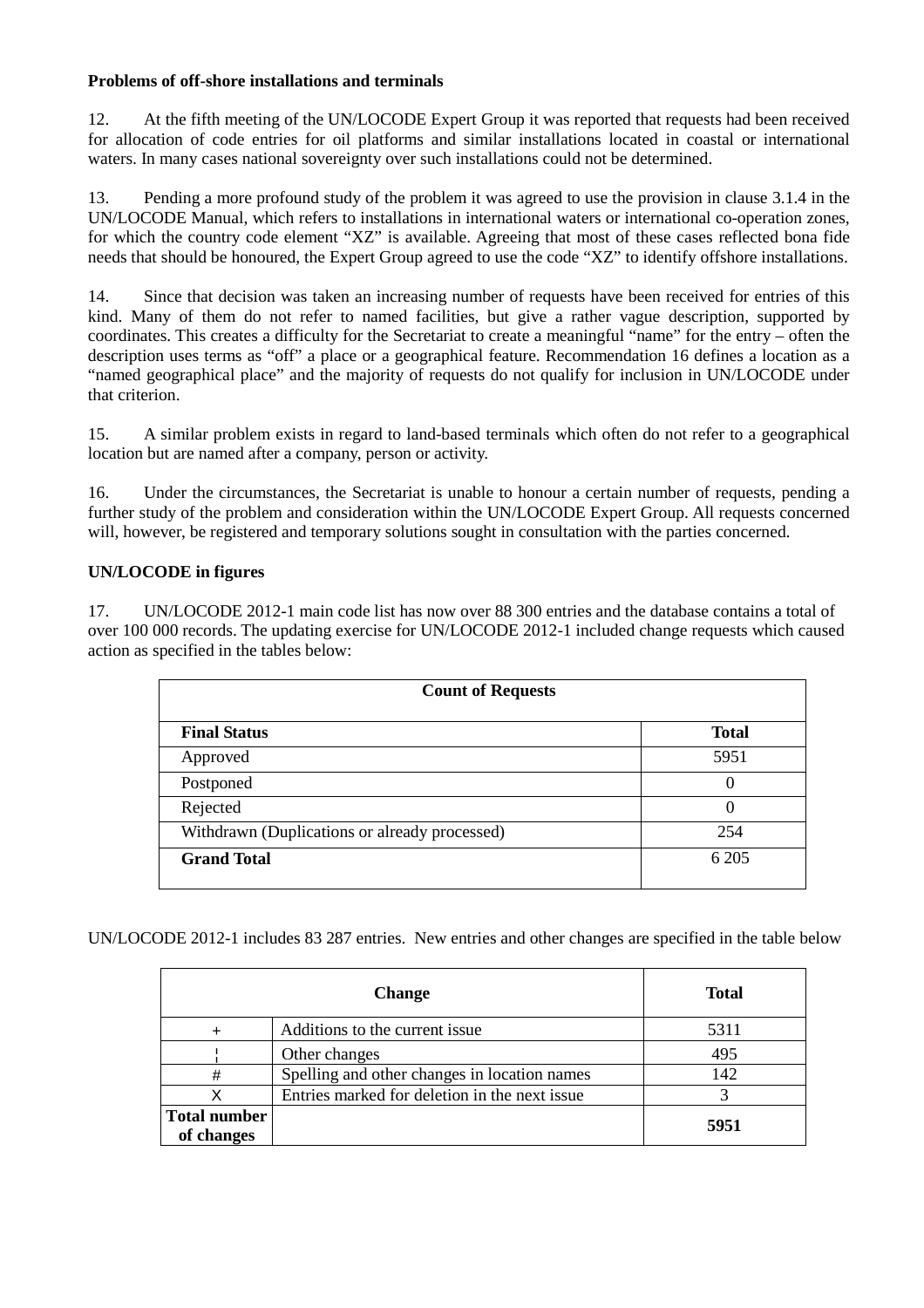18. The Universal Postal Union has adopted the UN/LOCODE as a basis for location codes used for "International Mail Processing Centres" (IMPC), at present nearly 1400 such entries exist. The Statistical Office of the European Union (EUROSTAT) is using the UN/LOCODE for certain statistical reporting related to nearly 1600 port functions. In both cases, the UPU and EUROSTAT databases are incorporated in the UN/LOCODE database. In the UPU case code extensions are used, as envisaged in paragraph 4.1 of the UN/LOCODE Manual, Part 1. It is recalled that UN/LOCODE database also includes similar databases from IATA (11000 locations), ECLAC (450 records) and Lloyds Register (18000 records).

#### **USA country revision**

19. As the 17575 possible permutations of 3-character codes has been almost exhausted for USA the secretariat as from the 2006-2 issue of UN/LOCODE introduces entries where the third position of 3-letter codes is represented by a numerical digit 2 to 9. This option provided for in the UN/LOCODE Manual (section  $3.2.1$ ).

20. There still remain cases in the US code list where the 3-letter part of code duplicates IATA airport identifiers. These mainly refer to military installations and minor facilities which are of little relevance for UN/LOCODE users. The entries concerned have been marked with an exclamation mark ('!'). In application of paragraph 3.1.4 of the UN/LOCODE Manual, these duplications should not cause any problems for users.

### **Application of inclusion criteria**

21. As a result of the continuous review of inclusion criteria, over 58770 code entries now have one of the "approved" status indicators. The status classifier "RQ" (Request under consideration) is used only in cases where it has not yet been possible to verify the existence of a location. However, some 21700 entries with "RQ" status remain to be examined with a view to upgrading. The status indicator "QQ", which means that the entry remains from the original 1980 input to UN/LOCODE still applies in more than 900 cases which are being reviewed and verified.

#### **Handling of IATA codes**

22. The fact that some IATA 3-letter codes differ from the 3-letter part of the existing codes for the same places in UN/LOCODE has caused problems for users. In order to resolve this problem, the UN/LOCODE Expert Group agreed to introduce a separate column, to be used only in cases where the IATA code deviates from UN/LOCODE. In all other cases, the presence of an airport function code would mean that the code elements are identical.

#### **Automated request procedure**

23. Para 6.2.1 of the UN/LOCODE Manual stipulates that requests for inclusion of additional locations should preferably be transmitted by electronic medium or diskette. In connection with the publication of UN/LOCODE 2001-1, an electronic form for submitting requests was introduced on the UN/LOCODE website, enabling requesters to put forward any requests for new code entries directly by entering the data specified on the form.

24. The creation of a new data base offered the opportunity to introduce an automated entry request system which was being put into use with the 2006-1 issue of UN/LOCODE. Its functions are described in a Users Guide and can be summarized as follows:

25. The UN/LOCODE Entry Request System invites requesters to register on-line via a web-site accessible from the main UN/LOCODE menu. Registered users will be identified by a username and will be able to submit requests one-by-one via a web-form, maximum ten requests per one submission. Data will be automatically checked against present and under request entries in UN/LOCODE, place name and code duplications will be detected and valid requests will be immediately included in a temporary file, pending the next issue of the code.

26. Requesters will receive an on-screen response message, confirming the receipt of the data submitted and issuing a Request Reference Number for any subsequent communication with the secretariat. The response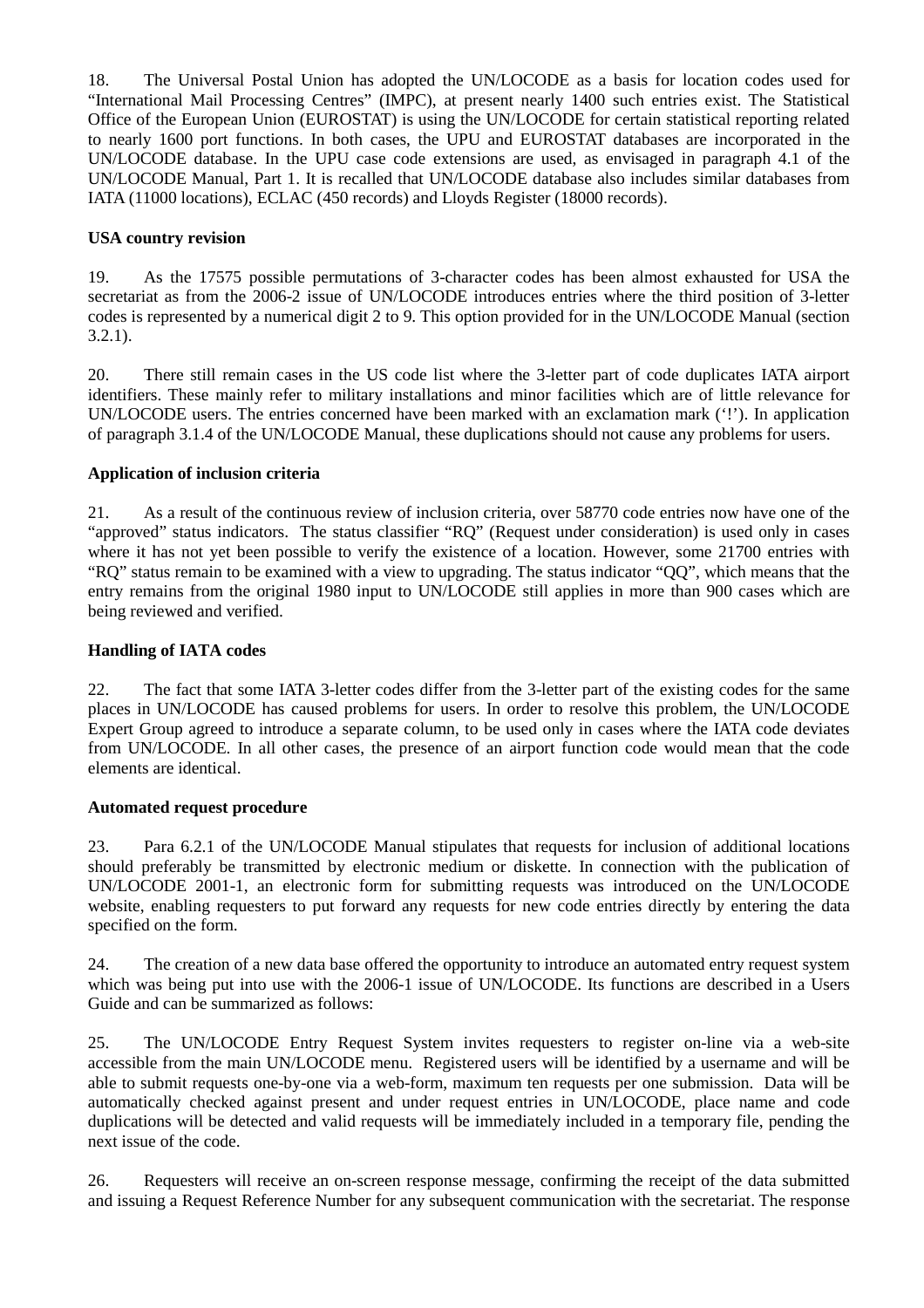message will state whether the request has been *Accepted*, in which case it will be included in the next UN/LOCODE issue, or *Noted,* which means that further processing is needed but allowing the requester to use his proposed code in the meantime. *Rejected* means that either the name already figures in UN/LOCODE, or that the proposed code already is allocated; reasons for the rejection will be given. Other functions will enable users to propose certain changes in existing entries, and to obtain a historic record of previous requests.

#### **Use of diacritic signs in UN/LOCODE**

27. Place names in UN/LOCODE are given in their national language versions as expressed in the Roman alphabet using the 26 characters of the character set adopted for international trade data interchange, with diacritic signs, when practicable (cf. Paragraph 3.2.2 of the UN/LOCODE Manual). International ISO Standard character sets are laid down in ISO 8859-1 (1987) and ISO10646-1 (1993). (The standard United States character set (437), which conforms to these ISO standards, is also widely used in trade data interchange).

28. Several countries use national alphabets based on the 26 character set referred to above, but with the addition of diacritical signs which may affect the pronunciation of the names concerned, their place in the alphabetical order and sometimes their meaning. With the increasing use of UN/LOCODE also in national and regional trade, the absence of diacritic signs caused serious disadvantages and problems for users.

29. For these reasons it was agreed in 1995 to introduce in the data base such characters which consist of a basic letter of the 26 character set but with an added diacritic sign or accent (examples are â, å, ä, é, è, ö, ô, ø, ü), and to produce print-out on paper and Web pages showing these characters. (The Danish and Norwegian character "æ" had to be replaced by a single "a").

30. To aid users with such problems, as from the 2001 version of UN/LOCODE, two columns are provided for place names, one reflecting national name versions, with diacritic signs, and one in which diacritic signs have been removed from the names. Countries for which diacritic signs are used in UN/LOCODE are: AT, BO, BR, CH, CL, CR, DE, DK, FI, FO, FR, HU, IS, KR, MX, NO, PA, PE, PT, SE, SJ, TR and VN. In this "diacritics" column it was also possible to include accented letters.

31. The following list shows those roman characters with accents and diacritic marks which are used in location names in UN/LOCODE. If they cannot be read or produced with available equipment, they should be substituted as set out in the second column of the list.

32. If characters are irrelevant or not recognizable, examples of actual names are given in Annex 1, which may help users to identify and substitute basic Roman characters in such names.

| <b>DIACRITIC</b>                                                          | <b>SUBSTITUTE</b> |
|---------------------------------------------------------------------------|-------------------|
| $\hat{A}$ , Á, Â, Ã, Ä, Å, Æ                                              | A                 |
| $\overline{C}$                                                            | C                 |
| $\dot{E}, \acute{E}, \acute{E}, \ddot{E}$                                 | E                 |
| $\tilde{I}$ , Í, $\tilde{I}$ , Ï                                          | I                 |
| Ñ                                                                         | N                 |
| $\dot{O}$ , $\dot{O}$ , $\ddot{O}$ , $\ddot{O}$ , $\ddot{O}$ , $\ddot{O}$ | O                 |
| Ù, Ú, Û, Ü                                                                | U                 |
| Ý                                                                         | Y                 |
| à, á, â, ã, ä, å, æ                                                       | a                 |
| ç                                                                         | $\mathbf{C}$      |
| è, é, ê, ë                                                                | e                 |
| $i, i, \hat{i}, \hat{i}$                                                  | 1                 |